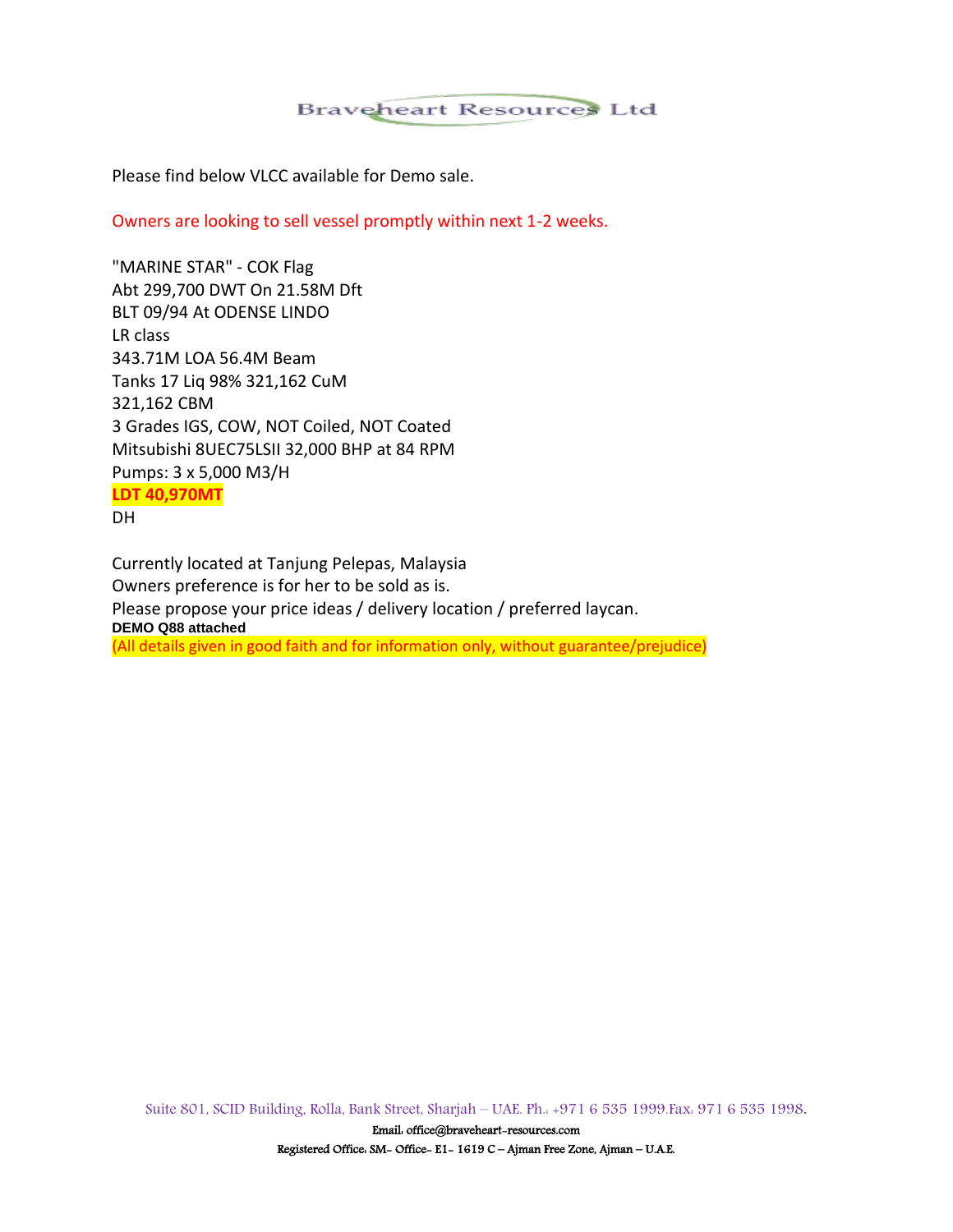## **Braveheart Resources Ltd**

| <b>DEMOLITION QUESTIONNAIRE</b> |                                                                          |                                                                              |
|---------------------------------|--------------------------------------------------------------------------|------------------------------------------------------------------------------|
| Α                               | <b>VESSEL DESCRIPTION</b>                                                | <b>DETAILS</b>                                                               |
| 1                               | Date Updated:                                                            | 9 Jan 2019                                                                   |
| 2                               | Vessel's Name:                                                           | Marine Star                                                                  |
|                                 |                                                                          | La Madrina (11 Dec 2012), Maersk Estelle(29 Jan 2004),                       |
| 3                               | Vessel's previous name (s):                                              | Estelle Maersk (11 Sep 1998)                                                 |
| 4                               | IMO Number:                                                              | 9002623                                                                      |
| 5                               | Type of Vessel:                                                          | <b>VLCC</b>                                                                  |
| 6                               | Country and Year of Built:                                               | 01 Jan 1994 / Odense Steel Shipyard Ltd., Denmark                            |
| $\overline{7}$                  | Flag and Port of Registry:                                               | Marshall Islands, Majuro                                                     |
| 8                               | Classification:                                                          | LR                                                                           |
| 9                               | Welded or Riveted Construction?                                          | Welded                                                                       |
| 10                              | Single or Double Skinned?                                                | Double                                                                       |
|                                 | 11 Single or Double Bottom?                                              | Double                                                                       |
| В                               | <b>TONNAGE/DIMENSION</b>                                                 |                                                                              |
| 1                               | Light Weight (LDT) in Metric or Long ton:                                | 40,970                                                                       |
| 2                               | Deadweight                                                               | 299,700                                                                      |
| 3                               | GRT/NRT (International)                                                  | 158,475 / 95,332                                                             |
| 4                               | LOA/Breadth/Depth (Meters)                                               | 343.71 / 56.40 / 30.40                                                       |
| 5.                              | Draft of the Vessel (FWD/AFT)                                            | 10.50 / 12.50                                                                |
| C                               | <b>MACHINERY/SPARES/HISTORY</b>                                          |                                                                              |
| 1                               | Main Engine (Make, Model, BHP, Present working Condition)                | Make: Mitsubishi Heavy Industries Ltd / 8UEC 7SLS II / 23,535<br>kW. Working |
| 2                               | Generator(s) (Number, Make, Model, Kw/KVA, Volts, HZ, AC/DC)             | 2 x Man B&W 6L23/30, 780 kW, 220V, 60 hz, 1 x Caterpillar                    |
| 3                               |                                                                          | 1 x Caterpillar 3406 DITA                                                    |
| 4                               | Bow thruster?                                                            | Not Applicable                                                               |
| 5                               | All Working?                                                             | Yes                                                                          |
| 6                               | Working Propeller (material, size, weight):                              | Cunial / 9170 x 5732mm                                                       |
| $\overline{7}$                  | Spare Propeller (material, size, weight):                                | <b>No</b>                                                                    |
| 8                               | Spare Anchor? (weight):                                                  | No                                                                           |
| 9                               | Spare Tailshaft? (weight):                                               | No                                                                           |
| 10                              | Number and Location of Ballast Tanks:                                    | 12 Ballast Tanks. FPT, 1W, 2W, 3W, 4W, 5W, APT                               |
| 14                              | Any Top Side Tanks?                                                      | No                                                                           |
| 15                              | If any permanent ballast (material, weight, location):                   | No                                                                           |
|                                 | 16 Any Conversions to the vessel? (if yes, please answer the following:) | No                                                                           |
| a                               | Type of vessel prior conversion:                                         | Not Applicable                                                               |
| b                               | Date/Place of conversion:                                                | Not Applicable                                                               |
| c                               | LDT before conversion:                                                   | Not Applicable                                                               |
| d                               | LDT after converiosn:                                                    | Not Applicable                                                               |
|                                 | 20 If vessel has any reefer compartments:                                | No                                                                           |
|                                 | 21 If yes, please advise material / quantity of insulation:              | No                                                                           |
|                                 | 22 Any Damages to the vessel? (does same affect the LDT):                | No                                                                           |
|                                 | 23 Has the Vessel been laid up in last 3 years? (When/Where/How Long):   | No                                                                           |
|                                 | 24 Last Port of Discharge:                                               | Floating Storage Unit at Tg. Pelepas                                         |
|                                 | 25 Last 5 cargoes carried by the Vessel:                                 | Fuel Oil                                                                     |
| D.                              | <b>DELIVERY INFORMATION</b>                                              |                                                                              |
| 1                               | Delivery dates:                                                          |                                                                              |
| $\overline{2}$                  | Delivery place/range:                                                    |                                                                              |
| 3                               | Under own power or under tow?                                            | Under Own Power                                                              |
| 6                               | Estimated Bunkers ROB on delivery:                                       | 50                                                                           |
| 7                               | Unpumpable Bunker quantity:                                              | 20                                                                           |
| $\overline{7}$                  | Any Removals?                                                            |                                                                              |
| 8                               | Any Exclusions?                                                          |                                                                              |
| 9                               | Any other Special Items (Aluminum/Stainless Steel onboard the vessel)?   |                                                                              |
| E                               | SPEED/CONSUMPTION (IF "AS IS" DELIVERY)                                  |                                                                              |
| $\mathbf{1}$                    | Economic speed/consumption - in ballast:                                 | 11.0 Knots @ 68 mt/day                                                       |
| 2                               | Generator consumption per day - in ballast/idle at anchor:               | Idle 1 x A/E 4.5mt/day                                                       |
| 4                               | Bunker Grade for Main Engine and Generators:                             | Main Engine: HFO 380 cst, AE MGO                                             |
| 6                               | Fresh Water and Lube oil consumption - in ballast/idle at anchor:        |                                                                              |
| 7                               | If Fresh Water generator is operational and daily production:            |                                                                              |

Suite 801, SCID Building, Rolla, Bank Street, Sharjah – UAE. Ph.: +971 6 535 1999.Fax: 971 6 535 1998.

Email[: office@braveheart-resources.com](mailto:office@braveheart-resources.com)  Registered Office: SM- Office- E1- 1619 C – Ajman Free Zone, Ajman – U.A.E.